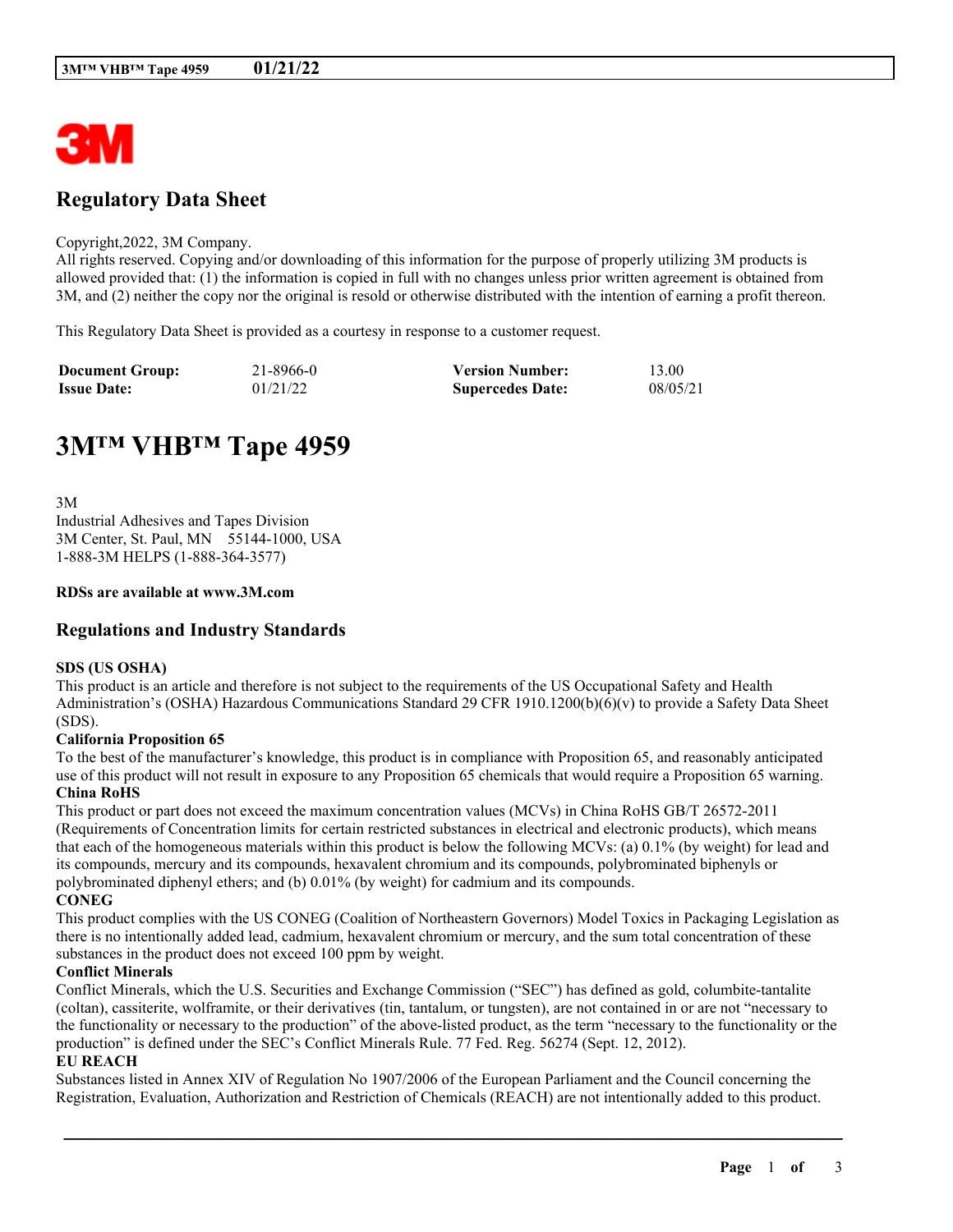## **EU REACH**

Substances listed in Annex XVII of Regulation No 1907/2006 of the European Parliament and the Council concerning the Registration, Evaluation, Authorization and Restriction of Chemicals (REACH) are not intentionally added to this product. **EU REACH**

This product, including any article that the product is composed of, does not contain at greater than 0.1% by weight a Substance of Very High Concern (SVHC) substance identified according to Article 59 of REACH. This declaration reflects the substances on the candidate SVHC list, effective January 2022.

#### **EU RoHS**

This product does not exceed the maximum concentration values (MCVs) set under EU Directive 2011/65/EU (RoHS recast/RoHS 2), as stated in Annex II to that directive. This means that each of the homogenous materials within this product does not exceed the following MCVs: (a) 0.1% (by weight) for lead, mercury, hexavalent chromium, polybrominated biphenyls or polybrominated diphenyl ethers; and (b) 0.01% (by weight) for cadmium.

#### **EU RoHS Phthalates**

This product does not exceed the maximum concentration values (MCVs) for phthalates set under EU Directive 2011/65/EU (RoHS recast/RoHS 2), as amended by EU 2015/863, which applies to finished EEE after July 22, 2019 for Category 1-7, 10- 11 products and after July 22, 2021 for Category 8 and 9 products. This means that each of the homogeneous materials within this product does not exceed the MCV of 0.1% (by weight) for each of the following phthalates: DEHP, BBP, DBP, and DIBP.

#### **Fluorinated Greenhouse Gas**

A Fluorinated Greenhouse Gas (or F-Gas) listed under Annex I and II of Regulation (EU) No 517/2014 of the European Parliament and of the Council of 16 April 2014 is not intentionally added to the product.

### **Sustainability Advantage: Recycled content**

This product does not contain recycled content.

#### **TSCA Section 6**

This product is not known to contain 2,4,6-Tri-tert-butylphenol (CAS 732-26-3).

**TSCA Section 6**

This product is not known to contain Decabromodiphenyl Ether (Deca-BDE) (CAS 1163-19-5).

**TSCA Section 6**

This product is not known to contain Hexachlorobutadiene (HCBD) (CAS 87-68-3).

**TSCA Section 6**

This product is not known to contain Pentachlorothiophenol (PCTP) (CAS 133-49-3).

**TSCA Section 6**

This product is not known to contain Phenol, isopropylated phosphate (3:1) (PIP (3:1)) (CAS 68937-41-7).

# **Chemicals and/or Compounds of Interest**

**Antimony and (Sb) Compounds** : Not intentionally added. **Arsenic and (As) Compounds** : Not intentionally added. **Asbestos** : Not intentionally added. *Talc not intentionally added.* **Cadmium and (Cd) Compounds** : Not intentionally added. **Chlorinated Paraffins, Short Chain** : Not intentionally added. **Cobalt and (Co) Compounds** : Not intentionally added. **Crystalline Silica** : Not intentionally added. **Decabromodiphenyl Ether (Deca-BDE) (CAS 1163-19-5)** : Not intentionally added. **Dioxins and Furans** : Not intentionally added. **Flame Retardants (not PBB or PBDE)** : Not intentionally added. **Formaldehyde (CAS 50-00-0)** : Not intentionally added. **Hexavalent Chromium and (Cr+6) Compounds** : Not intentionally added. **Lead and (Pb) Compounds** : Not intentionally added. **Materials of Human or Animal Origin** : Not intentionally added. *Not reviewed for health care applications involving patient contact, or for applications involving food. Please visit https://www.3m.com/3M/en\_US/health-care-us/ for 3M Health Care products.* **Melamine (CAS 108-78-1)** : Not intentionally added. **Mercury and (Hg) Compounds** : Not intentionally added. **Musk Xylene (CAS 81-15-2)** : Not intentionally added.

\_\_\_\_\_\_\_\_\_\_\_\_\_\_\_\_\_\_\_\_\_\_\_\_\_\_\_\_\_\_\_\_\_\_\_\_\_\_\_\_\_\_\_\_\_\_\_\_\_\_\_\_\_\_\_\_\_\_\_\_\_\_\_\_\_\_\_\_\_\_\_\_\_\_\_\_\_\_\_\_\_\_\_\_\_\_\_\_\_\_